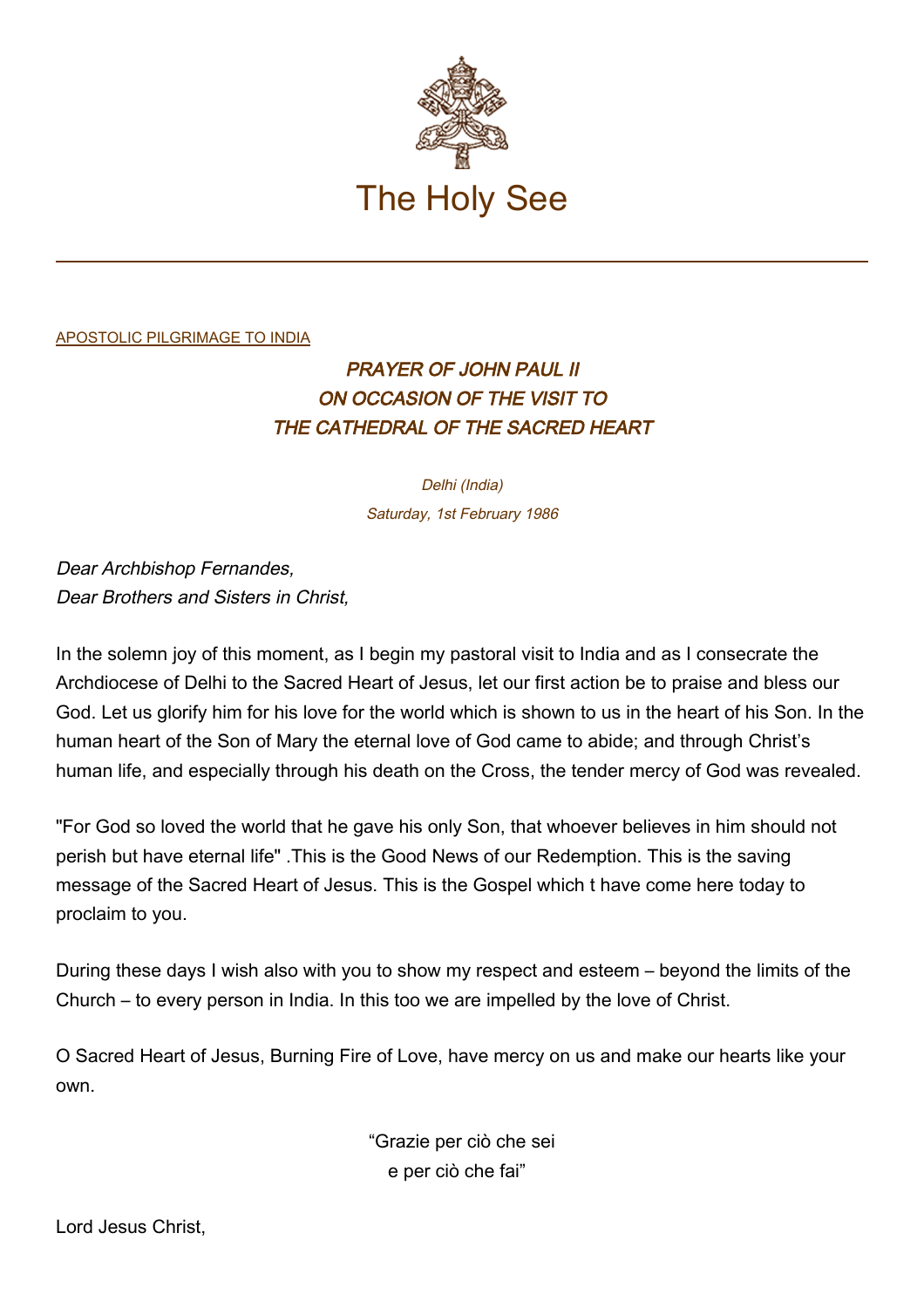Redeemer of the human race, to your most Sacred Heart we turn with humility and trust, with reverence and hope, with a deep desire to give to you glory and honour and praise.

Lord Jesus Christ, Saviour of the world, we thank you for all that you are and all that you do for the little flock and all the twelve million people living in this Archdiocese of Delhi, which includes those entrusted with the stewardship of this nation.

Lord Jesus Christ, Son of the Living God, we praise you for the love that you have revealed through your Sacred Heart, which was pierced for us and which has become the fountain of our joy, the source of our eternal life.

Gathered together in your Name, which is above all other names. we consecrate ourselves to your most Sacred Heart, in which dwells the fullness of truth and charity.

In consecrating themselves to you, the faithful of the Archdiocese of Delhi renew their desire to respond in love to the rich outpouring of your merciful love.

Lord Jesus Christ, King of love and Prince of peace, reign in our hearts and in our homes. Conquer all the powers of evil and bring us to share in the victory of your Sacred Heart. May all we say and do give glory